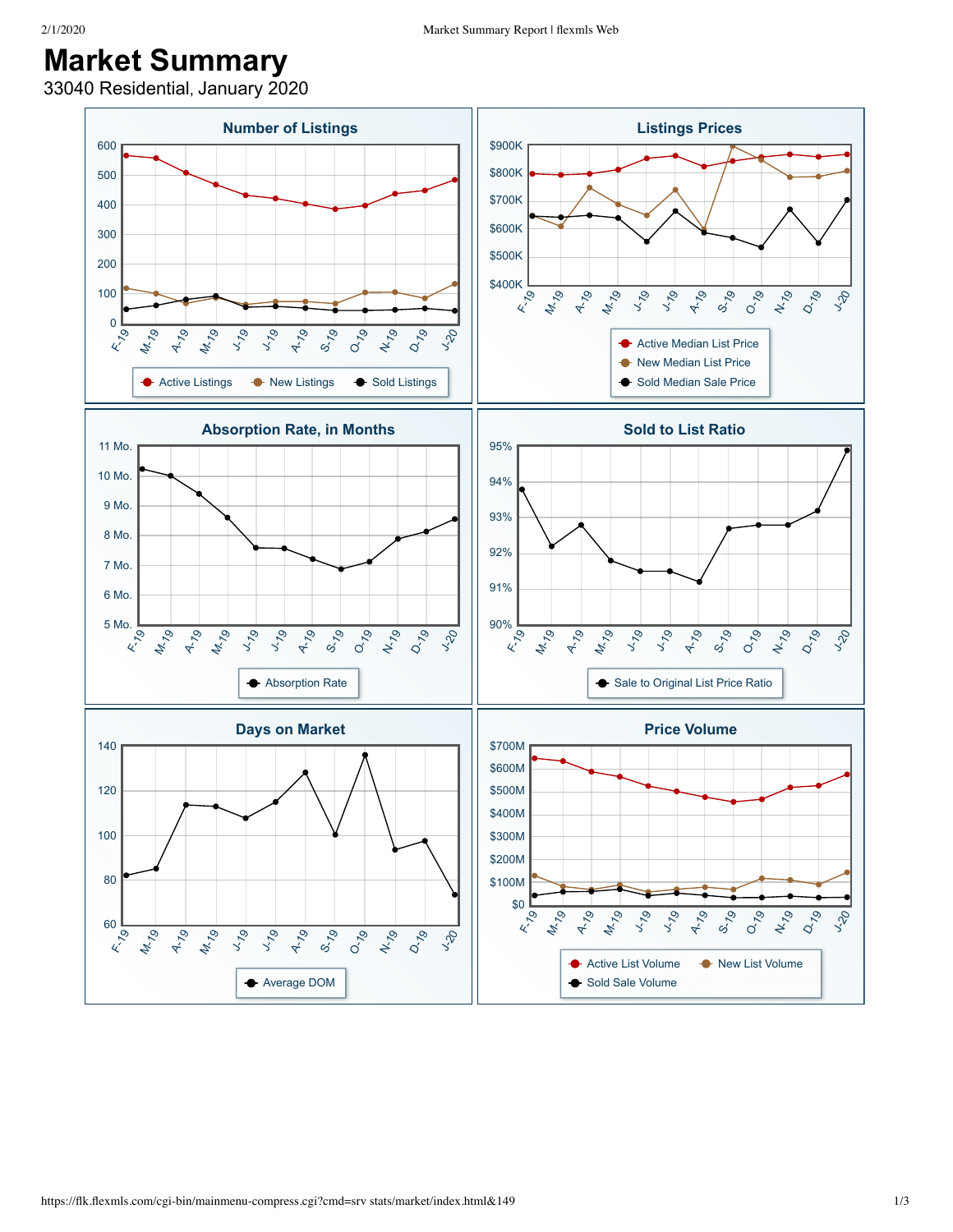| <b>Summary Statistics</b> |             |             |          |                 |                 |          |
|---------------------------|-------------|-------------|----------|-----------------|-----------------|----------|
|                           | Jan-20      | Jan-19      | $%$ Chg  | <b>2020 YTD</b> | <b>2019 YTD</b> | $%$ Chg  |
| Absorption Rate           | 8.56        | 9.31        | $-8.06$  | 8.56            | 9.31            | $-8.06$  |
| Average List Price        | \$1.190.785 | \$1,153,259 | 3.25     | \$1,166,816     | \$1,169,051     | $-0.19$  |
| Median List Price         | \$869,000   | \$800,000   | 8.62     | \$850,000       | \$799.950       | 6.26     |
| Average Sale Price        | \$803.150   | \$814.697   | $-1.42$  | \$803.150       | \$814.697       | $-1.42$  |
| Median Sale Price         | \$705,000   | \$575,000   | 22.61    | \$705.000       | \$575,000       | 22.61    |
| Average DOM               | 73          | 99          | $-26.26$ | 73              | 98              | $-25.51$ |
| Median DOM                | 43          | 63          | $-31.75$ | 43              | 63              | $-31.75$ |

| <b>Sold Listings</b> |                                          |                |          |                |                |          | <b>Pending Listings</b> |      |                |          |                     |                         |          |
|----------------------|------------------------------------------|----------------|----------|----------------|----------------|----------|-------------------------|------|----------------|----------|---------------------|-------------------------|----------|
|                      | <b>This Month</b><br><b>Year to Date</b> |                |          |                |                |          | <b>This Month</b>       |      |                |          | <b>Year to Date</b> |                         |          |
|                      | 2020                                     | 2019           | % Chg    | 2020           | 2019           | % Chg    |                         | 2020 | 2019           | % Chg    | 2020                | 2019                    | % Chg    |
| 0-99,999             | 0                                        | 0              | 0.0      | 0              | 0              | 0.0      | 0-99,999                | 0    | 0              | 0.0      | 0                   | 0                       | 0.0      |
| 100,000-149,999      | 0                                        | 1              | $-100.0$ | 0              | 1              | $-100.0$ | 100,000-149,999         | 0    | 1              | $-100.0$ | 0                   | 1                       | $-100.0$ |
| 150,000-199,999      | 0                                        | 1              | $-100.0$ | 0              | $\mathbf{1}$   | $-100.0$ | 150,000-199,999         | 1    | 1              | 0.0      | 1                   | $\mathbf{1}$            | 0.0      |
| 200,000-249,999      | 3                                        | 1              | 200.0    | 3              | 1              | 200.0    | 200,000-249,999         |      | 1              | 0.0      | 1                   | $\mathbf{1}$            | 0.0      |
| 250,000-299,999      | 1                                        | 4              | $-75.0$  | 1              | 4              | $-75.0$  | 250,000-299,999         | 0    | 3              | $-100.0$ | 0                   | 3                       | $-100.0$ |
| 300,000-349,999      | 2                                        | 2              | 0.0      | 2              | $\overline{c}$ | 0.0      | 300,000-349,999         | 0    | 1              | $-100.0$ | 0                   | 1                       | $-100.0$ |
| 350,000-399,999      | 4                                        | 0              | N/A      | 4              | 0              | N/A      | 350,000-399,999         | 4    | 3              | 33.3     | 4                   | 3                       | 33.3     |
| 400,000-449,999      | $\overline{2}$                           | 6              | $-66.7$  | $\overline{2}$ | 6              | $-66.7$  | 400,000-449,999         | 1    | $\overline{2}$ | $-50.0$  | 1                   | $\overline{2}$          | $-50.0$  |
| 450,000-499,999      | 1                                        | 4              | $-75.0$  | 1              | 4              | $-75.0$  | 450,000-499,999         | 2    | 6              | $-66.7$  | 2                   | 6                       | $-66.7$  |
| 500,000-549,999      | 0                                        | 4              | $-100.0$ | 0              | 4              | $-100.0$ | 500,000-549,999         | 2    | 1              | 100.0    | 2                   | $\mathbf{1}$            | 100.0    |
| 550,000-599,999      | 1                                        | $\overline{c}$ | $-50.0$  | 1              | $\overline{c}$ | $-50.0$  | 550,000-599,999         | 4    | $\overline{7}$ | $-42.9$  | 4                   | $\overline{7}$          | $-42.9$  |
| 600,000-649,999      | 3                                        | 4              | $-25.0$  | 3              | 4              | $-25.0$  | 600,000-649,999         | 1    | 4              | $-75.0$  | 1                   | 4                       | $-75.0$  |
| 650,000-699,999      | 4                                        | $\overline{2}$ | 100.0    | 4              | $\overline{2}$ | 100.0    | 650,000-699,999         | 3    | $\overline{7}$ | $-57.1$  | 3                   | $\overline{7}$          | $-57.1$  |
| 700,000-749,999      | 2                                        | 1              | 100.0    | 2              | $\mathbf{1}$   | 100.0    | 700,000-749,999         | 1    | 1              | 0.0      | 1                   | $\mathbf{1}$            | 0.0      |
| 750,000-799,999      | 1                                        | 1              | 0.0      | 1              | 1              | 0.0      | 750,000-799,999         | 1    | 2              | $-50.0$  | 1                   | $\overline{2}$          | $-50.0$  |
| 800,000-849,999      | 3                                        | 1              | 200.0    | 3              | 1              | 200.0    | 800,000-849,999         | 0    | $\overline{2}$ | $-100.0$ | 0                   | $\overline{c}$          | $-100.0$ |
| 850,000-899,999      | $\overline{2}$                           | 1              | 100.0    | $\overline{2}$ | $\mathbf{1}$   | 100.0    | 850,000-899,999         | 3    | $\overline{2}$ | 50.0     | 3                   | $\overline{\mathbf{c}}$ | 50.0     |
| 900,000-949,999      | 1                                        | 0              | N/A      | 1              | 0              | N/A      | 900,000-949,999         | 0    | $\overline{2}$ | $-100.0$ | 0                   | $\overline{2}$          | $-100.0$ |
| 950,000-999,999      | 1                                        | 1              | 0.0      | 1              | $\mathbf{1}$   | 0.0      | 950,000-999,999         | 2    | 4              | $-50.0$  | 2                   | 4                       | $-50.0$  |
| 1,000,000-1,099,999  | 3                                        | 1              | 200.0    | 3              | $\mathbf{1}$   | 200.0    | 1,000,000-1,099,999     | 1    | 1              | 0.0      | 1                   | $\mathbf{1}$            | 0.0      |
| 1,100,000-1,199,999  | 1                                        | 1              | 0.0      | 1              | 1              | 0.0      | 1,100,000-1,199,999     | 3    | 2              | 50.0     | 3                   | $\overline{2}$          | 50.0     |
| 1,200,000-1,299,999  | 3                                        | $\overline{2}$ | 50.0     | 3              | $\overline{2}$ | 50.0     | 1,200,000-1,299,999     | 1    | 0              | N/A      | 1                   | 0                       | N/A      |
| 1,300,000-1,399,999  | 1                                        | 1              | 0.0      | 1              | $\mathbf{1}$   | 0.0      | 1,300,000-1,399,999     | 1    | 1              | 0.0      | 1                   | $\mathbf{1}$            | 0.0      |
| 1,400,000-1,499,999  | 1                                        | 0              | N/A      | 1              | 0              | N/A      | 1,400,000-1,499,999     | 0    | 0              | 0.0      | 0                   | 0                       | 0.0      |
| 1,500,000-1,599,999  | 1                                        | 0              | N/A      | 1              | 0              | N/A      | 1,500,000-1,599,999     | 0    | $\mathbf 1$    | $-100.0$ | 0                   | $\mathbf{1}$            | $-100.0$ |
| 1,600,000-1,699,999  | $\Omega$                                 | 0              | 0.0      | 0              | 0              | 0.0      | 1,600,000-1,699,999     | 0    | 0              | 0.0      | 0                   | 0                       | 0.0      |
| 1,700,000-1,799,999  | 0                                        | 0              | 0.0      | 0              | 0              | 0.0      | 1,700,000-1,799,999     | 0    | 0              | 0.0      | 0                   | 0                       | 0.0      |
| 1,800,000-1,899,999  | 0                                        | 0              | 0.0      | 0              | 0              | 0.0      | 1,800,000-1,899,999     | 1    | 0              | N/A      | 1                   | 0                       | N/A      |
| 1,900,000-1,999,999  | 1                                        | 1              | 0.0      | 1              | $\mathbf{1}$   | 0.0      | 1,900,000-1,999,999     | 0    | 0              | 0.0      | 0                   | 0                       | 0.0      |
| 2,000,000-2,249,999  | 0                                        | 3              | $-100.0$ | 0              | 3              | $-100.0$ | 2,000,000-2,249,999     | 0    | 1              | $-100.0$ | 0                   | $\mathbf{1}$            | $-100.0$ |
| 2,250,000-2,499,999  | 0                                        | 1              | $-100.0$ | 0              | $\mathbf{1}$   | $-100.0$ | 2,250,000-2,499,999     | 0    | 1              | $-100.0$ | 0                   | $\mathbf{1}$            | $-100.0$ |
| 2,500,000-2,749,999  | 1                                        | 0              | N/A      | $\mathbf{1}$   | 0              | N/A      | 2,500,000-2,749,999     | 1    | 0              | N/A      | 1                   | 0                       | N/A      |
| 2,750,000-2,999,999  | 0                                        | 0              | 0.0      | 0              | 0              | 0.0      | 2,750,000-2,999,999     | 1    | 0              | N/A      | 1                   | 0                       | N/A      |
| 3,000,000-3,249,999  | 0                                        | 0              | 0.0      | 0              | 0              | 0.0      | 3,000,000-3,249,999     | 0    | 0              | 0.0      | 0                   | 0                       | 0.0      |
| 3,250,000-3,499,999  | 0                                        | 0              | 0.0      | 0              | 0              | 0.0      | 3,250,000-3,499,999     | 0    | 1              | $-100.0$ | 0                   | $\mathbf{1}$            | $-100.0$ |
| 3,500,000-3,749,999  | $\Omega$                                 | 1              | $-100.0$ | 0              | $\mathbf{1}$   | $-100.0$ | 3,500,000-3,749,999     | 0    | 1              | $-100.0$ | 0                   | $\mathbf{1}$            | $-100.0$ |
| 3,750,000-3,999,999  | 0                                        | 0              | 0.0      | 0              | 0              | 0.0      | 3,750,000-3,999,999     | 0    | 0              | 0.0      | 0                   | 0                       | 0.0      |
| 4,000,000-4,249,999  | 0                                        | $\mathbf{0}$   | 0.0      | 0              | 0              | 0.0      | 4,000,000-4,249,999     | 0    | 0              | 0.0      | 0                   | 0                       | 0.0      |
| 4,250,000-4,499,999  | 0                                        | 0              | 0.0      | 0              | 0              | 0.0      | 4,250,000-4,499,999     | 1    | 0              | N/A      | 1                   | 0                       | N/A      |
| 4,500,000-4,749,999  | 0                                        | 0              | 0.0      | 0              | 0              | 0.0      | 4,500,000-4,749,999     | 0    | 0              | 0.0      | 0                   | 0                       | 0.0      |
| 4,750,000-4,999,999  | 0                                        | 0              | 0.0      | 0              | 0              | 0.0      | 4,750,000-4,999,999     | 0    | 0              | 0.0      | 0                   | 0                       | 0.0      |
| 5,000,000+           | 0                                        | 0              | 0.0      | 0              | 0              | 0.0      | $5,000,000+$            | 0    | $\mathbf 0$    | 0.0      | 0                   | 0                       | 0.0      |
| Totals               | 43                                       | 47             | $-8.5$   | 43             | 47             | $-8.5$   | Totals                  | 36   | 59             | $-39.0$  | 36                  | 59                      | $-39.0$  |
|                      |                                          |                |          |                |                |          |                         |      |                |          |                     |                         |          |